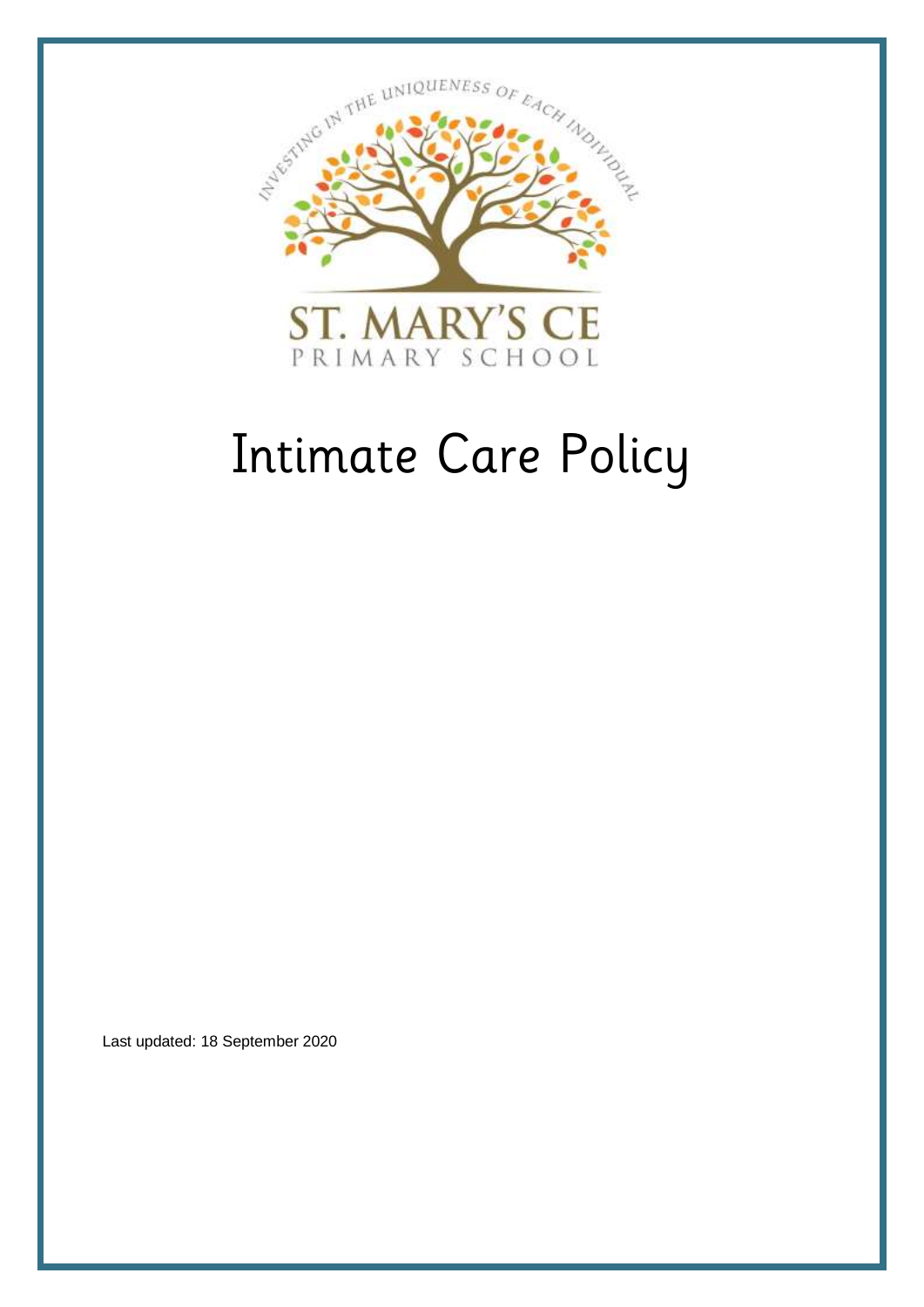# **Contents:**

[Statement of](#page-2-0) intent

- 1. [Legal framework](#page-3-0)
- 2. [Definitions](#page-3-1)
- 3. [Health and safety](#page-4-0)
- 4. [Staff and facilities](#page-4-1)
- 5. [School responsibilities](#page-5-0)
- 6. [Parental responsibilities](#page-6-0)
- 7. [Safeguarding](#page-6-1)
- 8. [Swimming](#page-7-0)
- 9. [Offsite visits](#page-7-1)
- 10. [Monitoring and review](#page-7-2)

Appendices

- a) [Record of Intimate Care Intervention](#page-8-0)
- b) [Toilet Management Plan](#page-9-0)
- c) [Agreement between Pupil and Personal Assistant](#page-9-1)
- d) [Intimate Care during Coronavirus \(COVID-19\)](#page-11-0)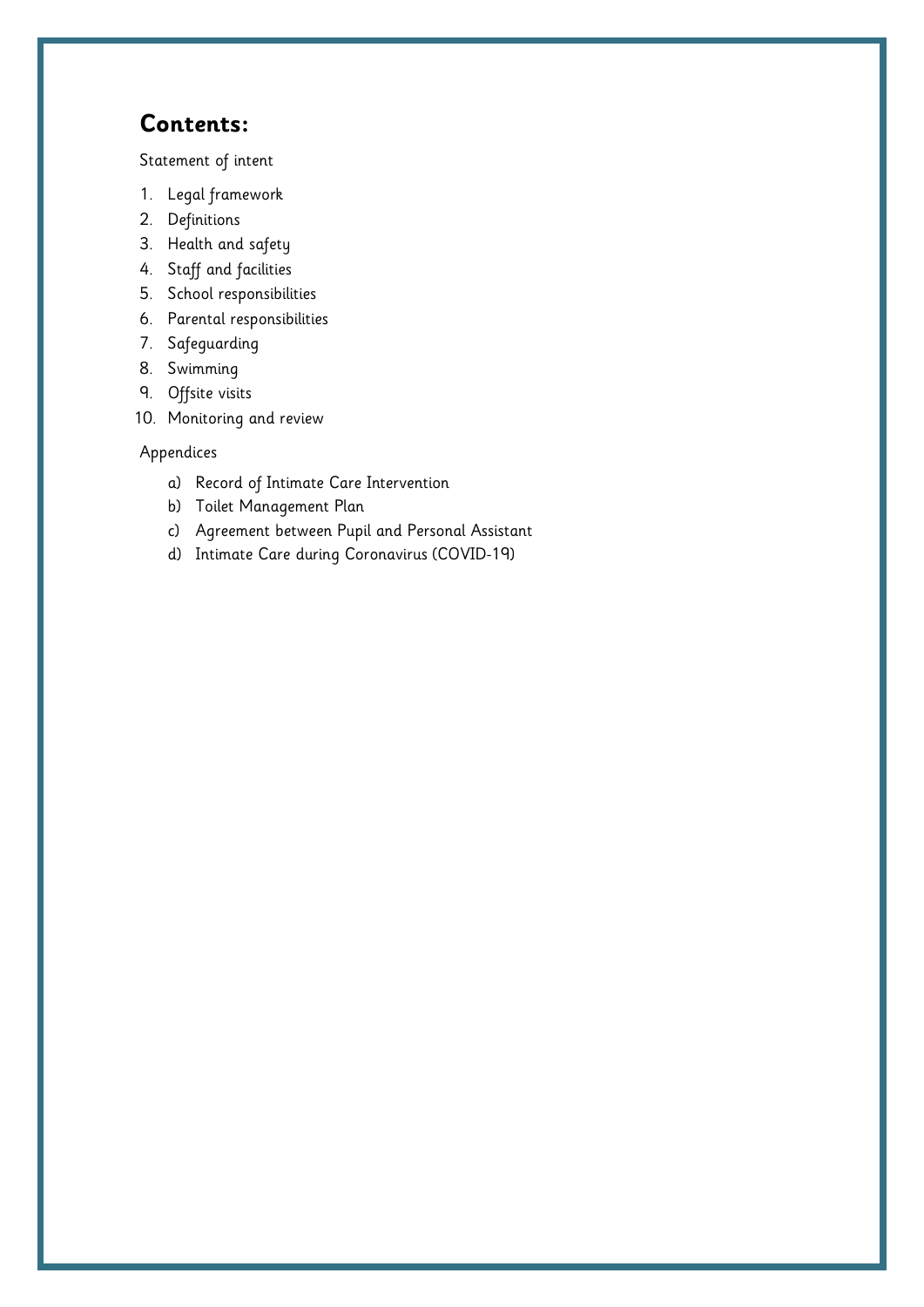### <span id="page-2-0"></span>**Statement of intent**

**St Mary's CE Primary** takes the health and wellbeing of its pupils very seriously. As described in the **Supporting Pupils with Medical Conditions Policy**, the school aims to support pupils with physical disabilities and illnesses to enable them to have a full and rich academic life whilst at school.

The **Academy Council** recognises its duties and responsibilities in relation to the Equality Act 2010, which states that any pupil with an impairment affecting their ability to carry out normal day-to-day activities must not be discriminated against.

Pupils will always be treated with care and respect when intimate care is given, and no pupil will be left feeling embarrassed.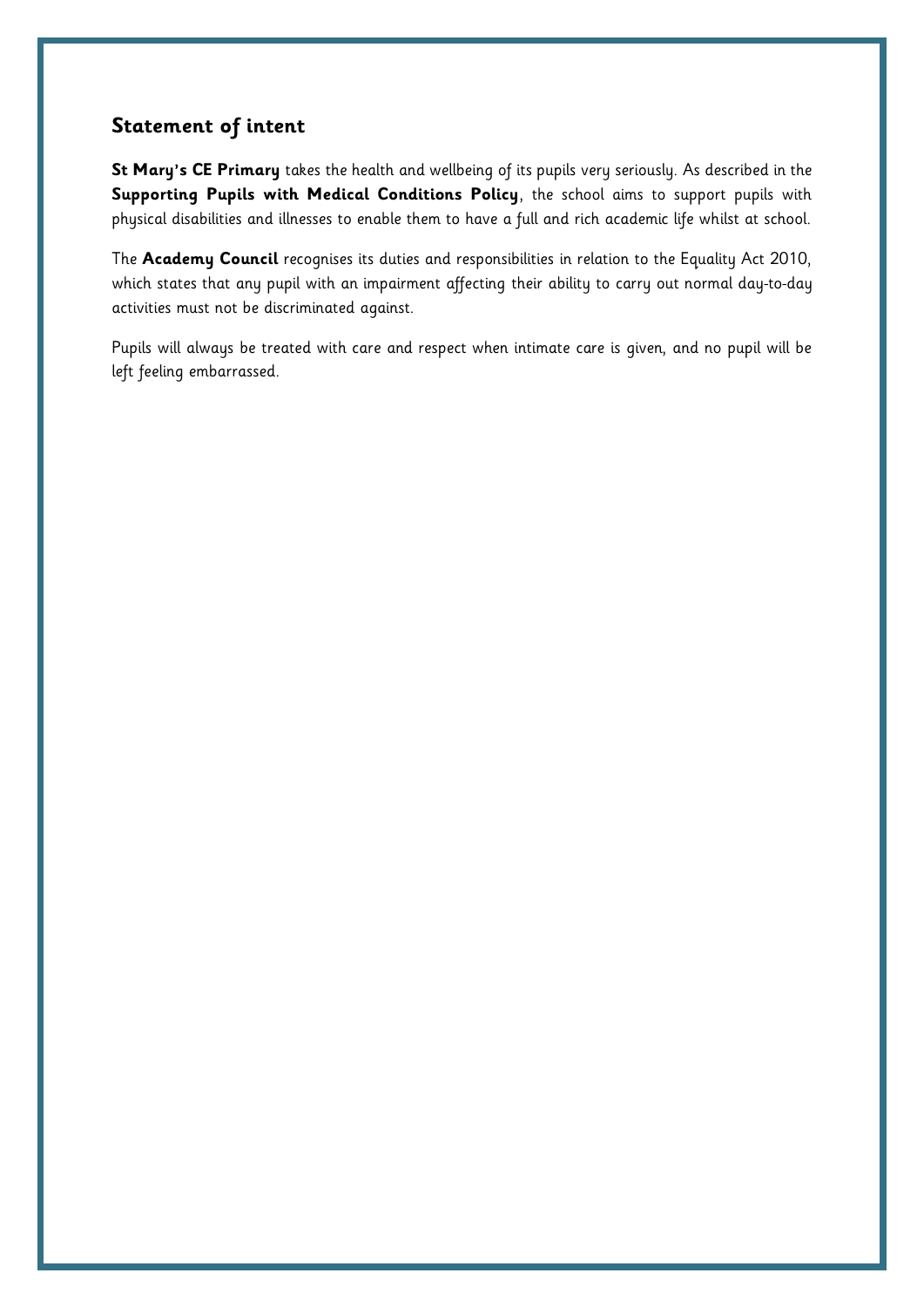## <span id="page-3-0"></span>**1. Legal framework**

- 1.1. This policy has due regard to relevant legislation and guidance, including, but not limited to, the following:
	- Children and Families Act 2014
	- Education Act 2011
	- Health Act 2006
	- Equality Act 2010
	- DfE (2020) 'Keeping children safe in education'
- 1.2. This policy will be implemented in conjunction with the school's:
	- **Health and Safety Policy**
	- **Supporting Pupils with Medical Conditions Policy**
	- **First Aid Policy**
	- **Child Protection and Safeguarding Policy**
	- **Staff Code of Conduct**
	- **Whistleblowing Policy**
	- **Administering Medication Policy**

### <span id="page-3-1"></span>**2. Definitions**

- 2.1. For the purpose of this policy, intimate care is defined as any care which may involve the following:
	- Washing
	- Touching
	- Carrying out an invasive procedure
	- Changing a child who has soiled themselves
	- Providing oral care
	- Feeding
	- Assisting in toilet issues
	- Providing comfort to an upset or distressed pupil
- 2.2. Intimate care tasks are associated with bodily functions, body products and personal hygiene that demand direct or indirect contact with, or exposure of, the genitals.
- 2.3. Examples of intimate care include support with dressing and undressing (underwear), changing incontinence pads, nappies or medical bags such as colostomy bags,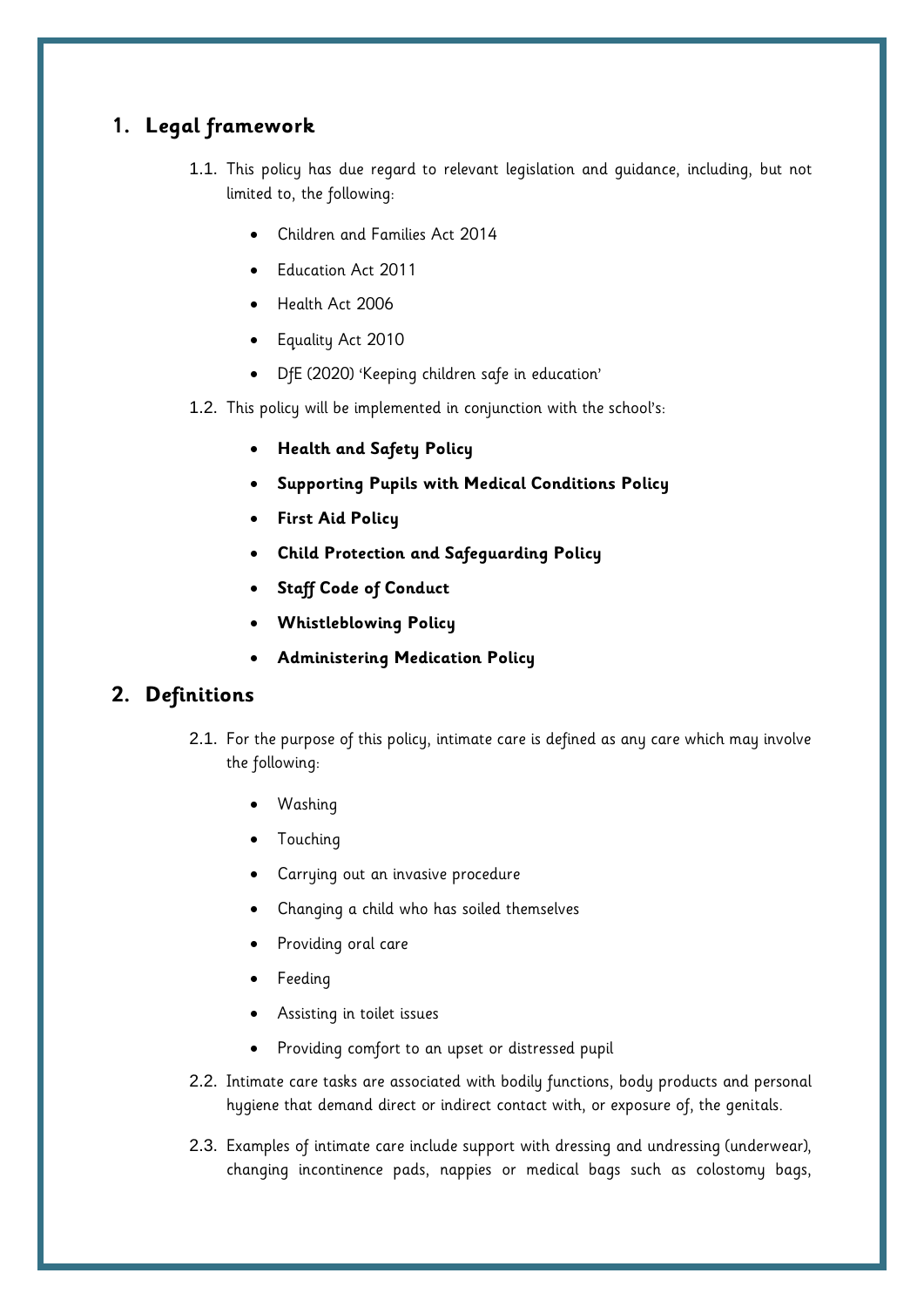menstrual hygiene, helping someone use the toilet, or washing intimate parts of the body.

2.4. Pupils may be unable to meet their own care needs for a variety of reasons and will require regular support.

### <span id="page-4-0"></span>**3. Health and safety**

- 3.1. The **Health and Safety Policy** lays out specific requirements for cleaning and hygiene, including how to deal with spillages, vomit and other bodily fluids.
- 3.2. Any member of staff that is required to assist a pupil with changing a medical bag will be trained to do so and will carry out the procedure in accordance with the **Supporting Pupils with Medical Conditions Policy**.
- 3.3. Staff will wear disposable aprons and gloves while assisting a pupil in the toilet or while changing a nappy, incontinence pad or medical bag.
- 3.4. Soiled nappies, incontinence pads and medical bags will be securely wrapped and disposed of appropriately.
- 3.5. Where one pupil requires intimate care/toileting, nappies, incontinence pads and medical bags will be disposed of in an ordinary bin, as per health and safety guidelines.
- 3.6. Where more than one pupil requires intimate care, nappies, incontinence pads and medical bags will be disposed as follows:
	- Incontinence pads will be placed in the hygiene bin
	- Nappies will be clinically disposed of.
- 3.7. The changing area or toilet will be left clean.
- 3.8. Hot water and soap will be available to wash hands.
- 3.9. Paper towels will be available to dry hands.

### <span id="page-4-1"></span>**4. Staff and facilities**

- 4.1. Staff members who provide intimate care are trained to do so, and are fully aware of best practice. Suitable equipment and facilities will be provided to assist pupils who need special arrangements following assessment from a physiotherapist or occupational therapist. This may include the following:
	- Adjustable bed
	- Changing mat
	- Non-slip step
	- Cupboard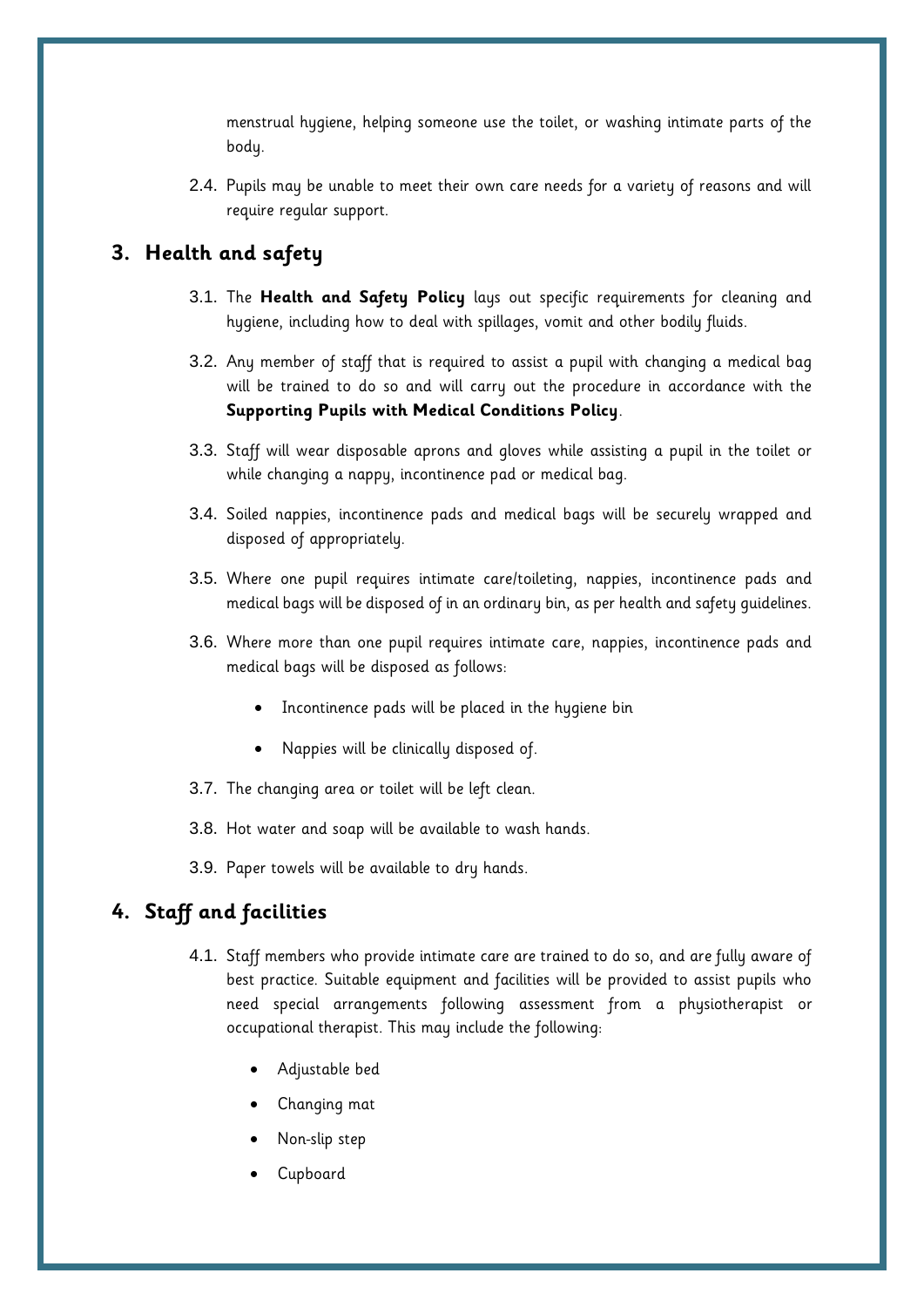- Adapted toilet seat or commode seat
- Hoist
- Swivel mat
- Disposable gloves/aprons
- Nappies, pads and medical bags
- Tissue rolls (for changing mat/cleansing)
- Supply of hot water
- Soap
- Barrier creams
- Antiseptic cleanser for staff
- Antiseptic cleanser for the changing bed/mat
- Clinical waste bag
- Spillage kit
- 4.2. The school has **an** extended disabled toilet facility.
- 4.3. Mobile pupils will be changed while standing up.
- 4.4. Pupils who are not mobile will be changed on a purpose-built changing bed or changing mat on the floor.
- 4.5. Staff will be supported to adapt their practice in relation to the needs of individual pupils, taking into account developmental changes such as the onset of puberty or menstruation.

### <span id="page-5-0"></span>**5. School responsibilities**

- 5.1. Arrangements will be made with a multi-agency to discuss the personal care needs of any pupil prior to them attending the school.
- 5.2. Pupils who require intimate care will be involved in planning for their own healthcare needs wherever possible.
- 5.3. In liaison with the pupil and parents, an individual intimate care plan will be created to ensure that reasonable adjustments are made for any pupil with a health condition or disability.
- 5.4. Regular consultations will be arranged with all parents and pupils regarding toilet facilities.
- 5.5. The privacy and dignity of any pupil who requires intimate care will be respected at all times.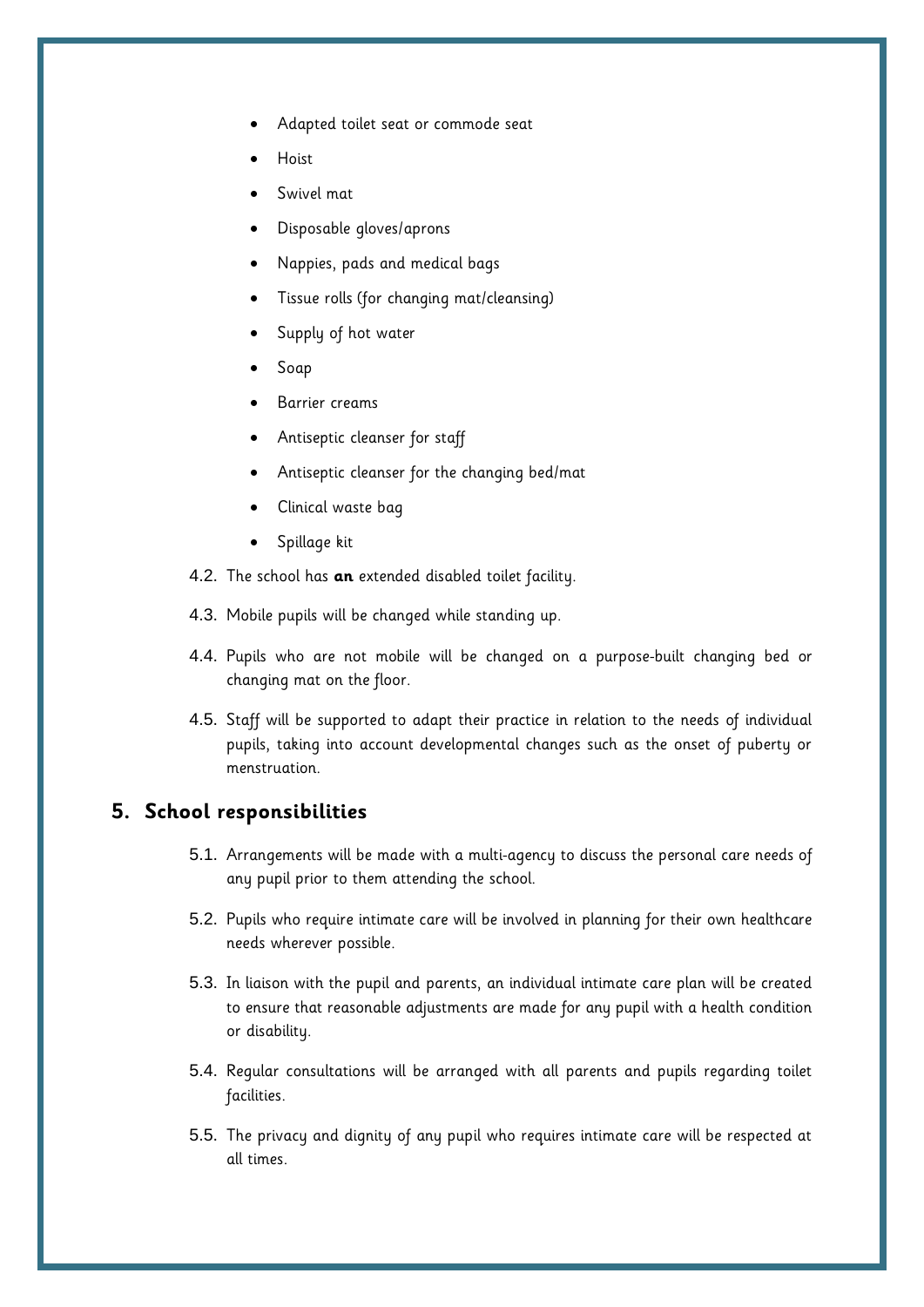- 5.6. A qualified member of staff will change the pupil, or assist them in changing themselves if they become wet, or soil themselves.
- 5.7. Any pupil with wet or soiled clothing will be assisted in cleaning themselves and will be given spare clothing, nappies, pads, etc., as provided by the parents.
- 5.8. Members of staff will react to accidents in a calm and sympathetic manner.
- 5.9. Accurate records of times, staff, and any other details of incidents of intimate care will be kept in a [Record of Intimate Care Intervention,](#page-8-0) and they will be stored in the medical cabinet.
- 5.10. Arrangements will be made for how often the pupil should be routinely changed if the pupil is in school for a full day, and the pupil will be changed by a designated member of staff.
- 5.11. A minimum number of changes will be agreed.
- 5.12. The family's cultural practices will always be taken into account for cases of intimate care.
- 5.13. Where possible, only same-sex intimate care will be carried out.
- 5.14. Parents will be contacted if the pupil refuses to be changed, or becomes distressed during the process.
- 5.15. Excellent standards of hygiene will be maintained at all times when carrying out intimate care.

### <span id="page-6-0"></span>**6. Parental responsibilities**

- 6.1. Parents will change their child, or assist them in going to the toilet, at the latest possible time before coming to school.
- 6.2. Parents will provide spare nappies, incontinence pads, medical bags, wet wipes and a change of clothing in case of accidents.
- 6.3. A copy of this policy will be read and signed by parents to ensure that they understand the policies and procedures surrounding intimate care.
- 6.4. Parents will inform the school should their child have any marks/rashes.
- 6.5. Parents will come to an agreement with staff in determining how often their child will need to be changed, and who will do the changing.

### <span id="page-6-1"></span>**7. Safeguarding**

7.1. Intimate care is a regulated activity; therefore, only members of staff who have an enhanced DBS certificate with a barred list check are permitted to undertake intimate care duties.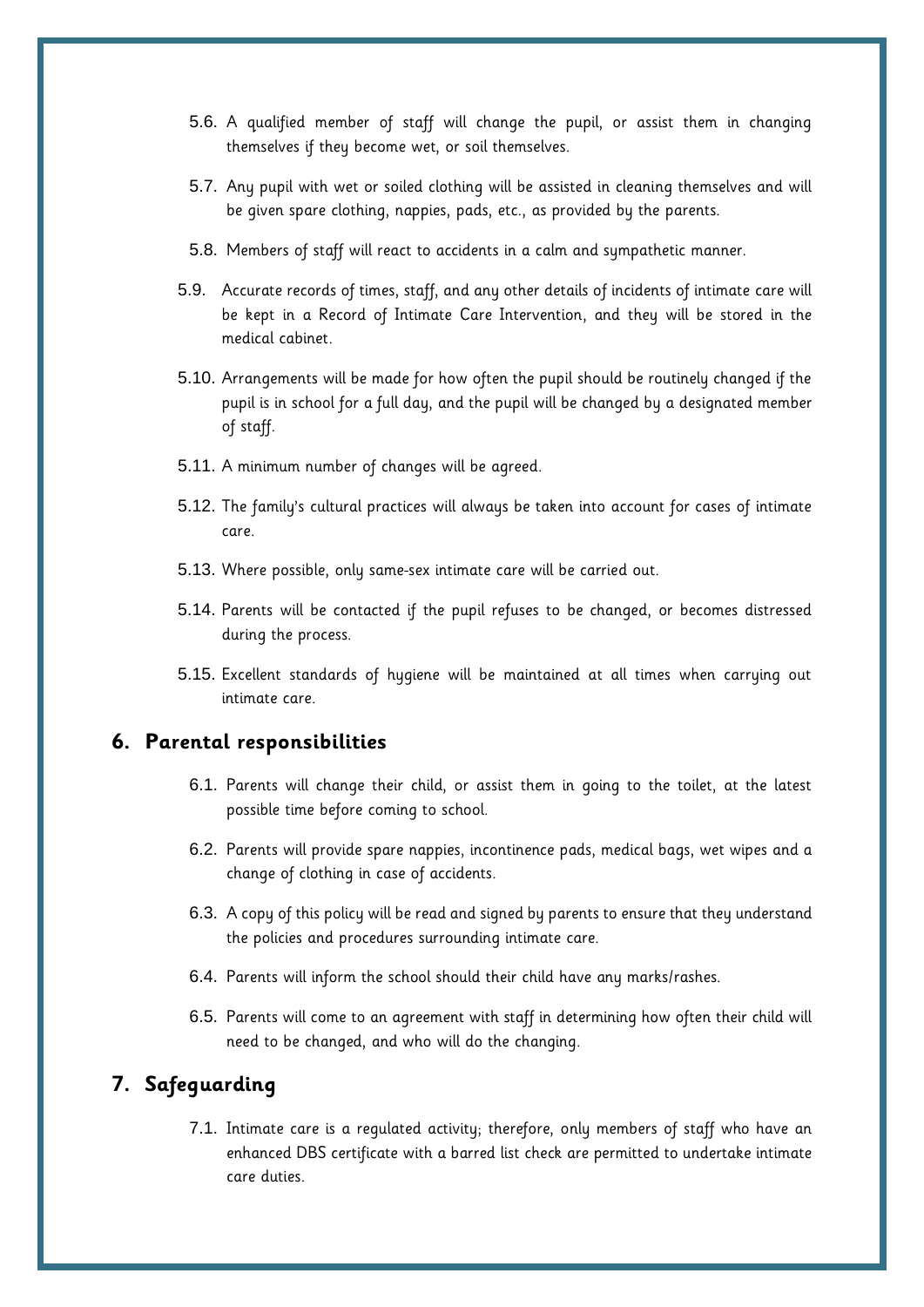- 7.2. Wherever possible, staff involved in intimate care will not be involved in the delivery of sex education to the pupils in their care as an extra safeguard to both staff and pupils involved.
- 7.3. Individual intimate care plans will be drawn up for pupils as appropriate to suit the circumstances of the pupil.
- 7.4. Each pupil's right to privacy will be respected. Careful consideration will be given to each pupil's situation to determine how many carers will need to be present when the pupil requires intimate care.
- 7.5. If any member of staff has concerns about physical changes to a pupil's presentation, such as marks or bruises, they will report the concerns to the Mrs Robertson, the DSL immediately.
- 7.6. Special consideration will be taken to ensure that bullying and teasing does not occur.

### <span id="page-7-0"></span>**8. Swimming**

- 8.1. Pupils regularly participate in swimming lessons during the year. During these lessons, pupils are entitled to privacy when changing; however, some pupils will need to be supervised during changing.
- 8.2. Parental consent will be obtained before assisting any pupils in changing clothing before and after swimming lessons.
- 8.3. Details of any additional arrangements will be recorded in the pupil's individual intimate care plan.

## <span id="page-7-1"></span>**9. Offsite visits**

- 9.1. Before offsite visits, including residential trips, the pupil's individual intimate plan will be amended to include procedures for intimate care whilst off the school premises.
- 9.2. Staff will apply all the procedures described in this policy during residential and offsite visits.
- 9.3. Meetings with pupils away from the school premises, where a chaperone is not present, will not be permitted, unless approval has been obtained by Mrs Robertson, the Headteacher.
- <span id="page-7-2"></span>9.4. Consent from a parent will be obtained and recorded prior to any offsite visit.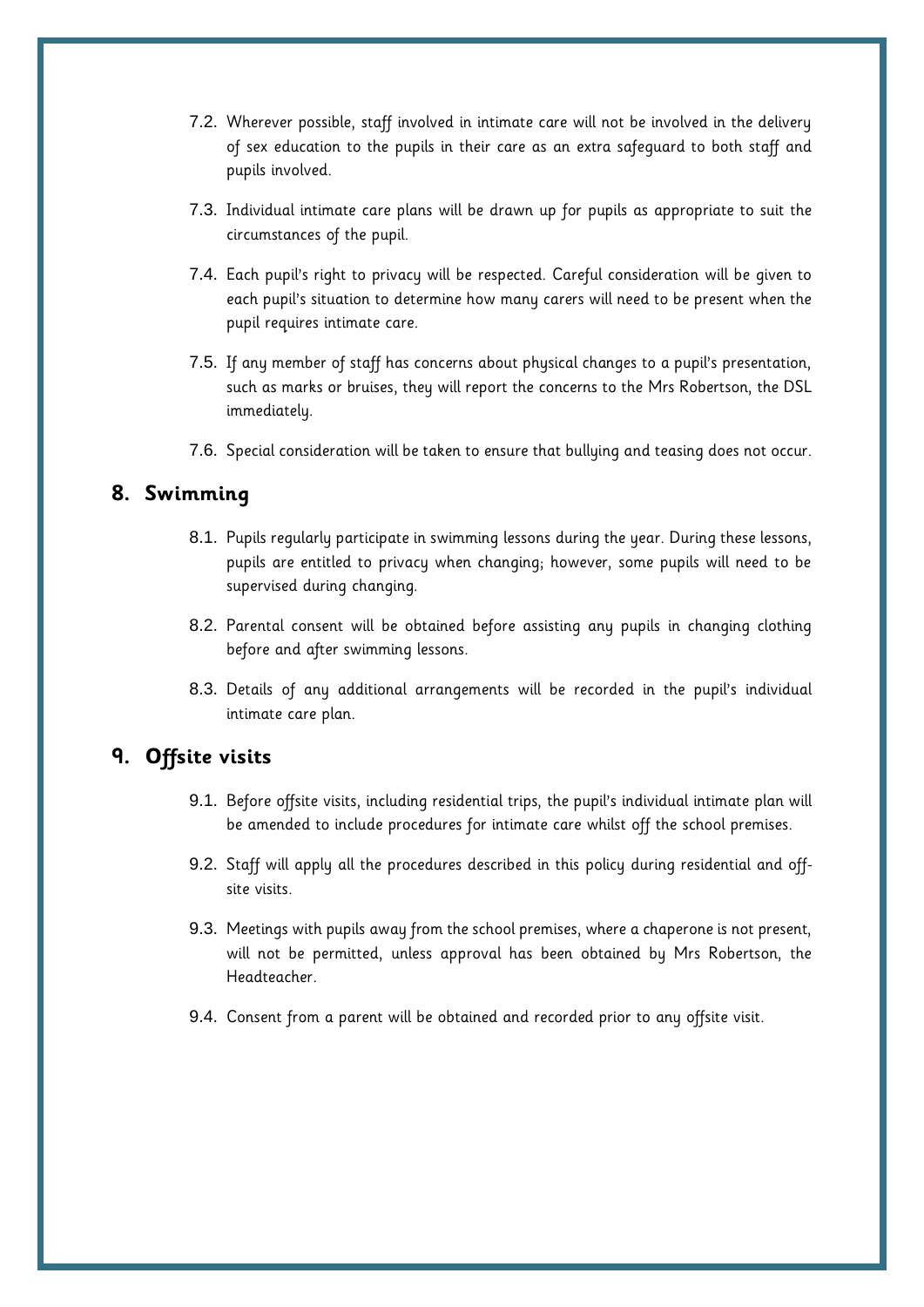# <span id="page-8-0"></span>**Record of Intimate Care Intervention**

| Pupil's name:             |             |           | Class/year group: |                 |                  |  |  |
|---------------------------|-------------|-----------|-------------------|-----------------|------------------|--|--|
| Name of supporting staff: |             |           |                   |                 |                  |  |  |
| Date:                     |             |           | Review date:      |                 |                  |  |  |
| Date                      | <b>Time</b> | Procedure |                   | Staff signature | Second signature |  |  |
|                           |             |           |                   |                 |                  |  |  |
|                           |             |           |                   |                 |                  |  |  |
|                           |             |           |                   |                 |                  |  |  |
|                           |             |           |                   |                 |                  |  |  |
|                           |             |           |                   |                 |                  |  |  |
|                           |             |           |                   |                 |                  |  |  |
|                           |             |           |                   |                 |                  |  |  |
|                           |             |           |                   |                 |                  |  |  |
|                           |             |           |                   |                 |                  |  |  |
|                           |             |           |                   |                 |                  |  |  |
|                           |             |           |                   |                 |                  |  |  |
|                           |             |           |                   |                 |                  |  |  |
|                           |             |           |                   |                 |                  |  |  |
|                           |             |           |                   |                 |                  |  |  |
|                           |             |           |                   |                 |                  |  |  |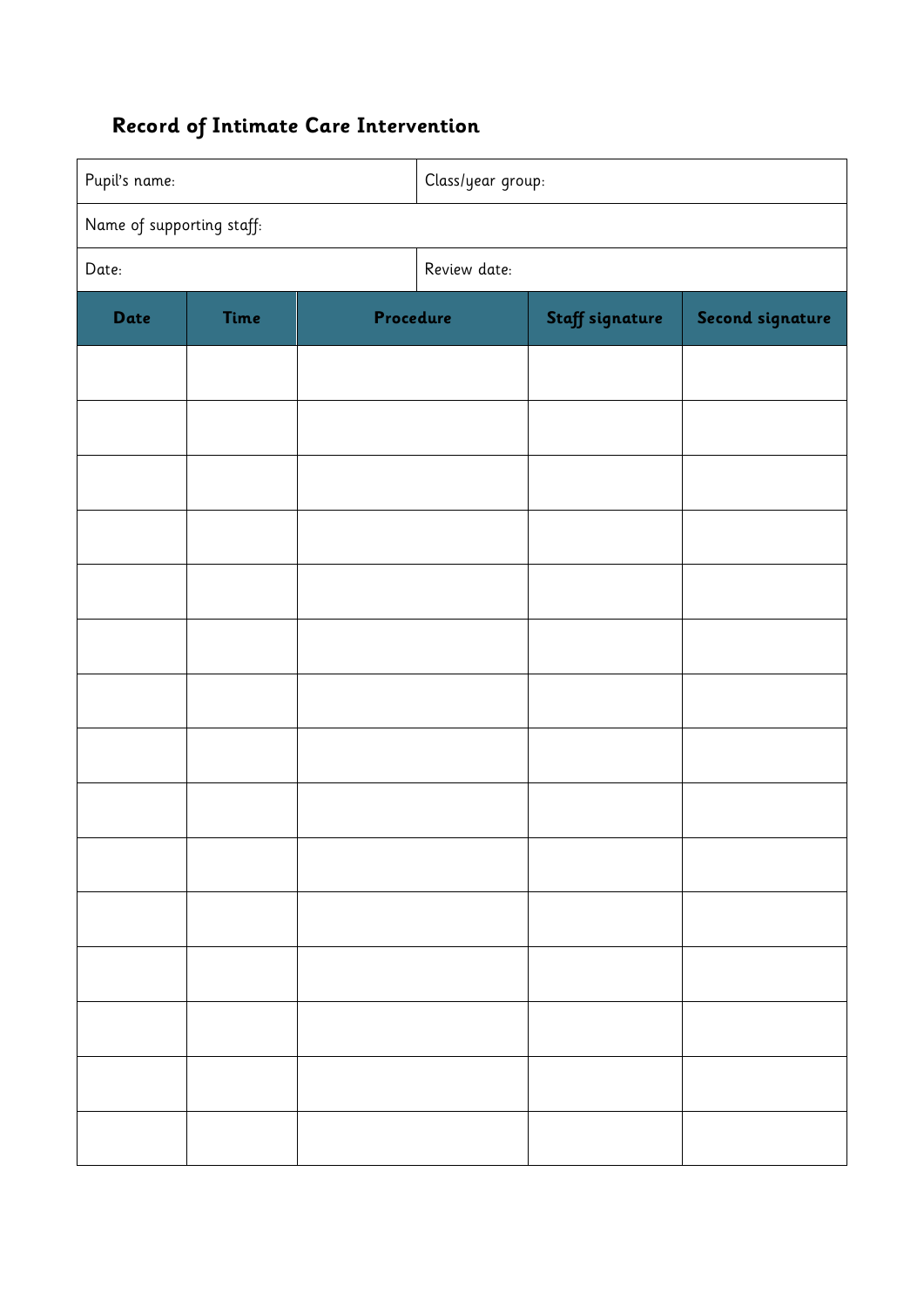# <span id="page-9-0"></span>**Toilet Management Plan**

| Pupil's name:                           | Class/year group:    |  |  |  |  |
|-----------------------------------------|----------------------|--|--|--|--|
| Date:                                   | Review date:         |  |  |  |  |
| Area of need                            |                      |  |  |  |  |
|                                         |                      |  |  |  |  |
|                                         |                      |  |  |  |  |
| Equipment required                      |                      |  |  |  |  |
|                                         |                      |  |  |  |  |
|                                         |                      |  |  |  |  |
| Locations of suitable toilet facilities |                      |  |  |  |  |
|                                         |                      |  |  |  |  |
|                                         |                      |  |  |  |  |
| <b>Support required</b>                 | Frequency of support |  |  |  |  |
|                                         |                      |  |  |  |  |
|                                         |                      |  |  |  |  |
|                                         |                      |  |  |  |  |

### **Working towards independence**

| Pupil will try to | Personal assistant will | <b>Parents will</b> | Target achieved date |
|-------------------|-------------------------|---------------------|----------------------|
|                   |                         |                     |                      |
|                   |                         |                     |                      |
|                   |                         |                     |                      |
|                   |                         |                     |                      |

Signed\_\_\_\_\_\_\_\_\_\_\_\_\_\_\_\_\_\_\_\_\_\_\_\_\_\_\_\_\_\_ Parent

Signed\_\_\_\_\_\_\_\_\_\_\_\_\_\_\_\_\_\_\_\_\_\_\_\_\_\_\_\_\_\_ Personal assistant

Signed\_\_\_\_\_\_\_\_\_\_\_\_\_\_\_\_\_\_\_\_\_\_\_\_\_\_\_\_\_\_ Second member of staff

<span id="page-9-1"></span>Signed\_\_\_\_\_\_\_\_\_\_\_\_\_\_\_\_\_\_\_\_\_\_\_\_\_\_\_\_\_\_ Pupil (where appropriate)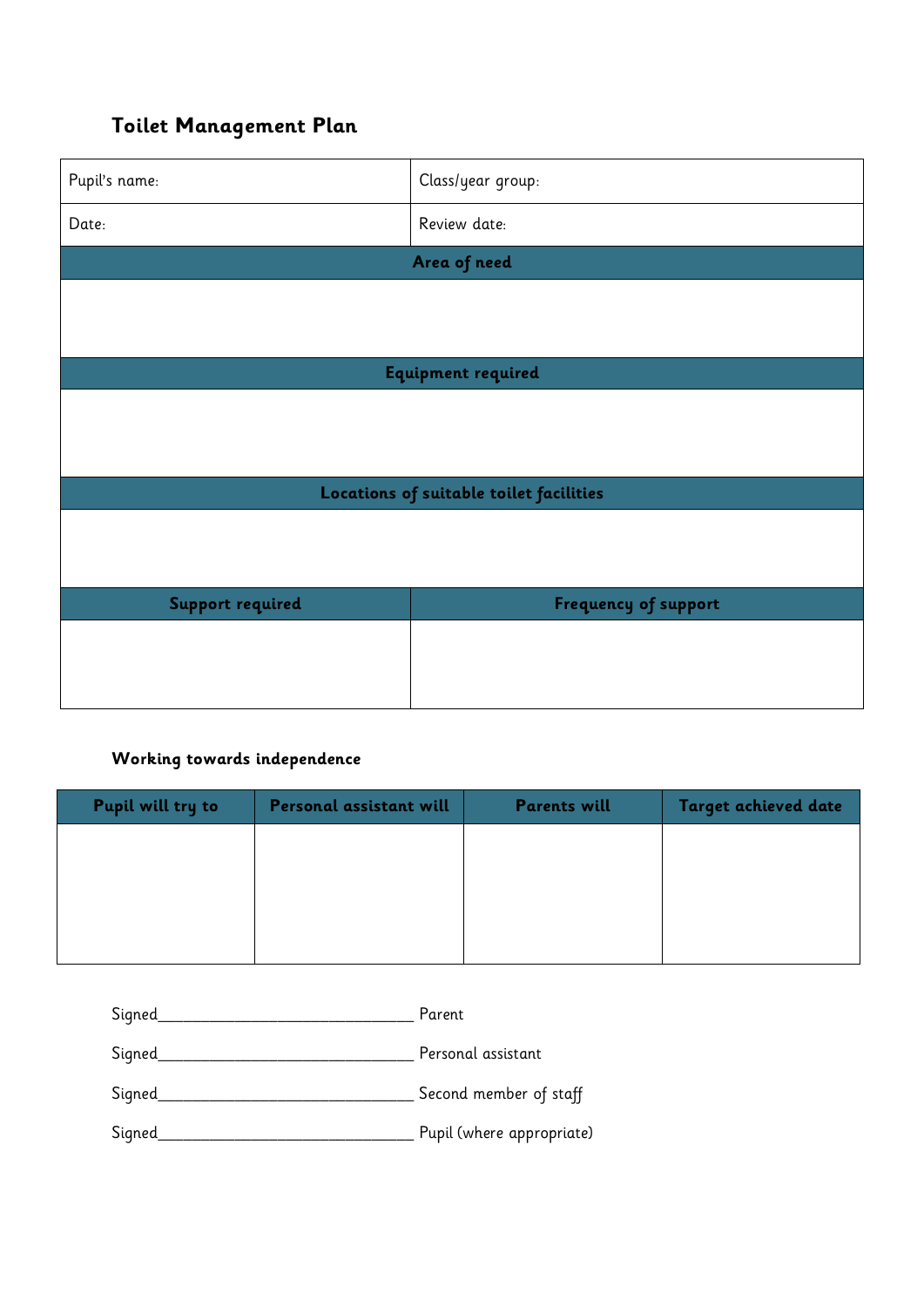# **Agreement between Pupil and Class Teacher**

| Pupil's name:                   |              | Class/year group: ______ |
|---------------------------------|--------------|--------------------------|
| Name of support staff involved: |              |                          |
| Date:                           | Review date: |                          |

### **Staff**

To help you with intimate care, you can expect qualified first aid staff to do the following:

- When I am the identified person, I will stop what I am doing to help you. I will avoid all unnecessary delays.
- I will treat you with respect and ensure privacy and dignity at all times.
- I will ask permission before touching you or your clothing.
- I will check that you are as comfortable as possible, both physically and emotionally.
- If I am working with a colleague to help you, I will ensure that we talk in a way that does not embarrass you.
- I will listen carefully if there is something you would like to change about your Intimate Care Plan.

### **Pupil**

As the pupil who requires help with intimate care, you can expect me to do the following:

- I will try, whenever possible, to let you know a few minutes in advance that I am going to need help with intimate care, so that you can make yourself available and be prepared to help me.
- I will try to use the toilet at break time, or at the agreed times.
- I will tell you if I want you to stay with me.
- I will tell you straight away if you are doing anything that makes me feel uncomfortable or embarrassed.
- I may talk to other trusted people about how you help me. They too will let you know what I would like to change.

Signed: \_\_\_\_\_\_\_\_\_\_\_\_\_\_\_\_\_\_\_\_\_ Class Teacher

Signed: \_\_\_\_\_\_\_\_\_\_\_\_\_\_\_\_\_\_\_\_\_\_\_\_\_\_\_\_\_\_\_\_\_\_ Pupil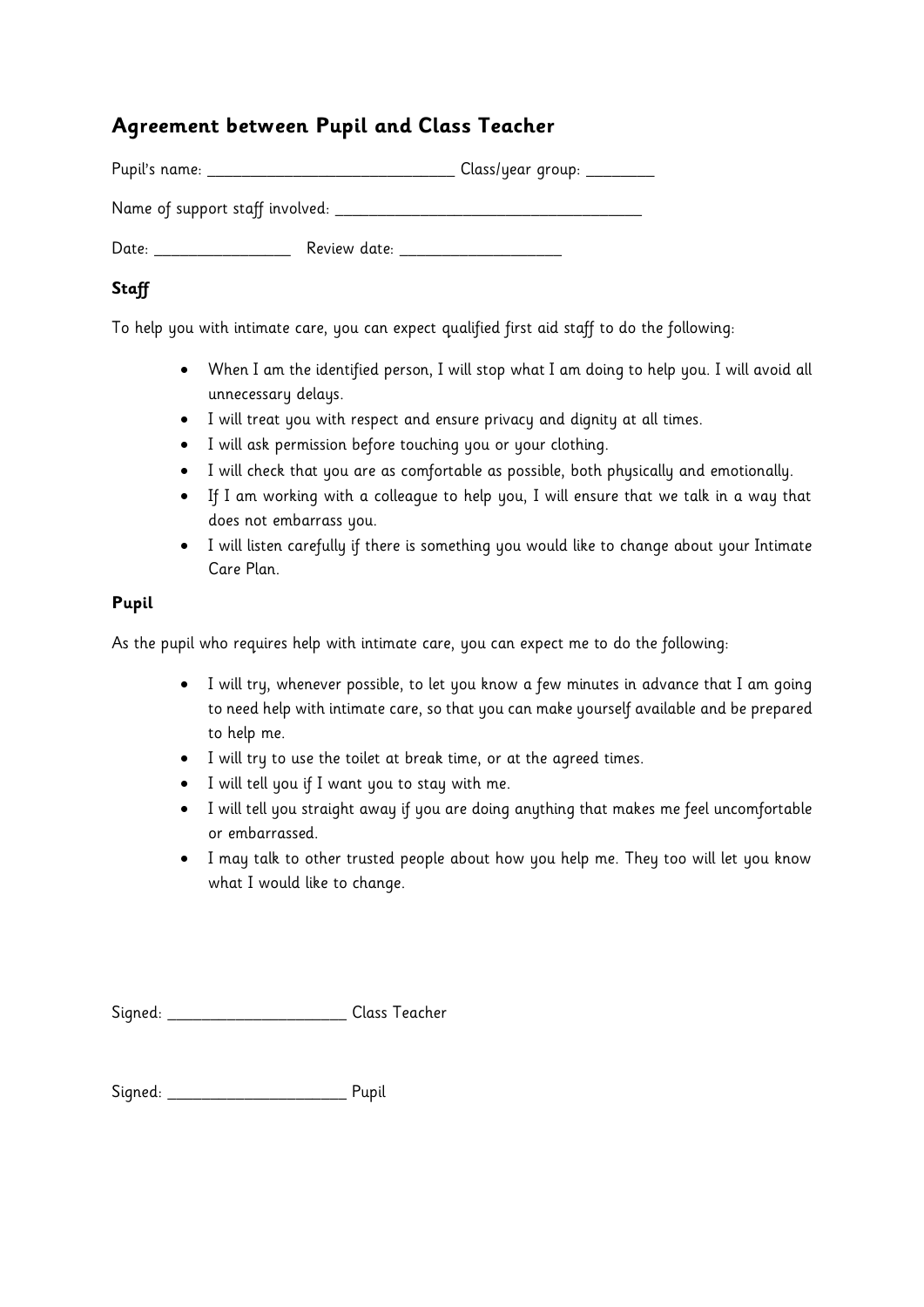# <span id="page-11-0"></span>**Intimate care during coronavirus (COVID-19)**

During the coronavirus (COVID-19) pandemic, it is essential that we keep both our pupils and staff safe from the risk of transmission. That said, we are fully dedicated to supporting all our pupils with additional needs, including intimate care. This policy appendix outlines how intimate care will be carried out safely and in line with current guidance from the DfE.

# **1. Policy and procedure**

- 1.1. Staff will have due regard for the following statutory guidance:
	- DfE (2020) 'Safe working in education, childcare and children's social care settings, including the use of personal protective equipment (PPE)'
	- **[Early years]** DfE (2020) 'Actions for early years and childcare providers during the coronavirus (COVID-19) outbreak'

# **2. Staff responsibilities**

- 2.1. The school will carry out a relevant risk assessment to ensure provision for pupils in need is safe and in line with government guidance.
- 2.2. Staff will wash their hands before and after providing intimate care for 20 seconds, and routinely throughout the day.
- 2.3. Staff will wear sufficient PPE in line with the main provisions of this policy, outlined in [section three.](#page-4-0)
- 2.4. Staff will dispose of PPE safely and in line with the school's infection control measures.
- 2.5. All staff will have due regard for the school's **Infection Control Policy** when carrying out intimate care.

# **3. Use of changing and toilet facilities**

- 3.1. All surfaces and facilities are cleaned frequently with detergents and bleach on a daily basis, and toilets are cleaned between use by different pupils.
- 3.2. Facilities can only be used by one pupil at a time the school will ensure there are sufficient facilities to accommodate all pupils needs.
- 3.3. Where required, each individual is allocated their own potty and nappies are disposed of as per normal procedures.
- 3.4. Any individual with coronavirus symptoms, who requires a change immediately, is changed in a separate changing facility, where possible, and staff wear face coverings during intimate care – waste is double bagged and disposed of safely.